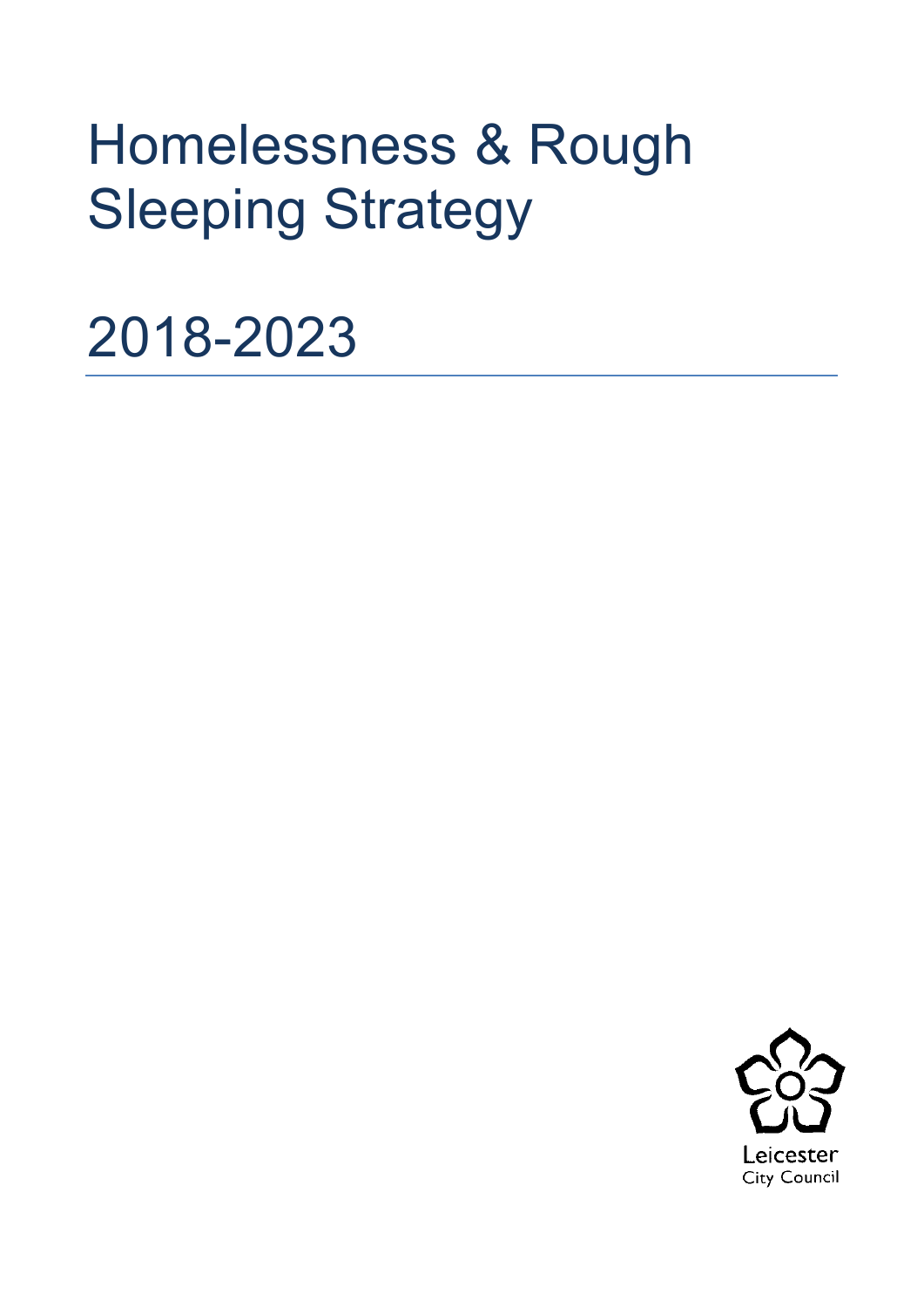## **Foreword**

Homelessness in modern Britain is not acceptable. Leicester City Council is committed to preventing homelessness and helping people find suitable housing that meets their needs.

This strategy reinforces our commitment to preventing homelessness rather than purely dealing with households at the point of crisis.

We are proud of the progress we have made alongside our partners in improving homelessness prevention, and for those where homelessness is not prevented provide quality services. This has been achieved in a context of increasing numbers of people seeking assistance when they are homeless or at risk of homelessness.

The roles of our partners are critical, and we recognise all their



work in providing accommodation, supporting residents and sustaining tenancies; it is with our partners that we have managed to achieve the success we have.

However, we know that we can still do more and this strategy sets out the actions we will take to help prevent even more people from becoming homeless and increase the support for those who are homeless or at risk of homelessness.

Councillor Cutkelvin Assistant City Mayor – Housing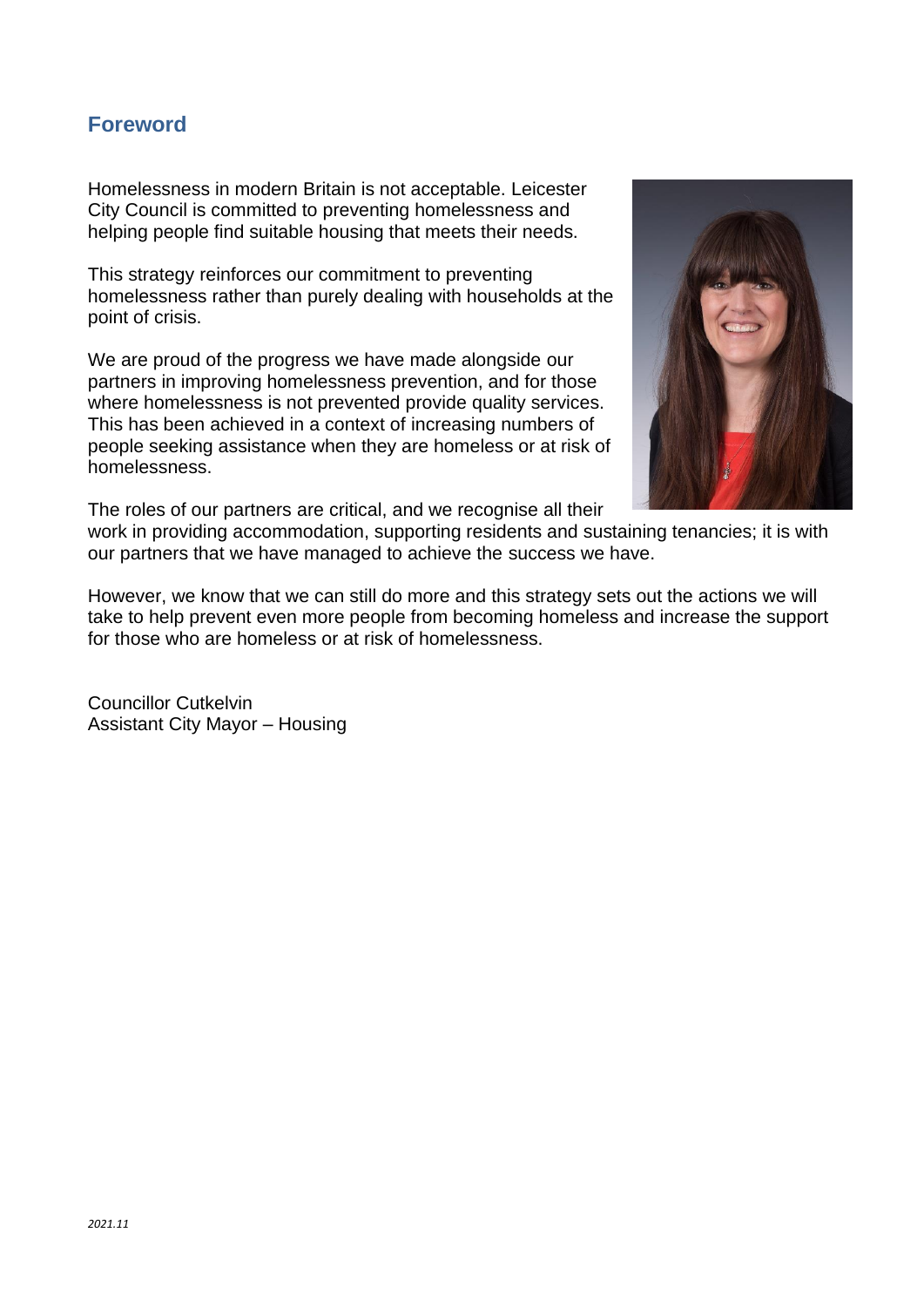## **Introduction**

The Homelessness Act 2002 places a legal requirement on local authorities to undertake a review of homelessness in their area, and develop and publish a strategy to prevent homelessness, based on the findings of the review.

#### **What is homelessness?**

People can be homeless if they have nowhere to stay and are living on the streets, they can also be considered homeless even if they have a roof over their head.

Homelessness can include people:

- staying with friends or family
- staying in a hostel, night shelter or bed & breakfast accommodation
- squatting
- at risk of violence or abuse in their home
- living in poor conditions that affects their health
- living in a home that they can't afford
- living apart from their family because they don't have a place to live together

Some people consider homelessness, begging and rough sleeping to be the same; this is not the case. People who are involved in street begging are not always homeless, and people who rough sleep are not always involved in street begging, and as the above definition shows homelessness is much wider than just rough sleeping.

This is Leicester City Council's fourth homelessness strategy and it builds on previous progress made. It also recognises the changing national and local context which has brought increased levels of demand and a challenging financial environment.

Our last homelessness strategy focused on preventing homelessness. This approach has delivered excellent results, especially in preventing family homelessness. In 2016/17 over 3,000 households were provided with support to help them maintain their current home or find alternative accommodation.

This strategy will continue to focus on homeless prevention and seek to improve homeless prevention for singles and couples. This is aligned with the Homelessness Reduction Act which aims to ensure a greater focus on the prevention of homelessness and offers some increased protection for single homeless people and couples without dependent children.

The council is committed to investing in early intervention and preventing homelessness where possible. At the time of writing this strategy the council has invested approximately £5.6m a year in housing-related services for people who are homeless and threatened with homelessness.

We will monitor our progress annually and update our action plan annually to ensure we respond to changing local and national pressures.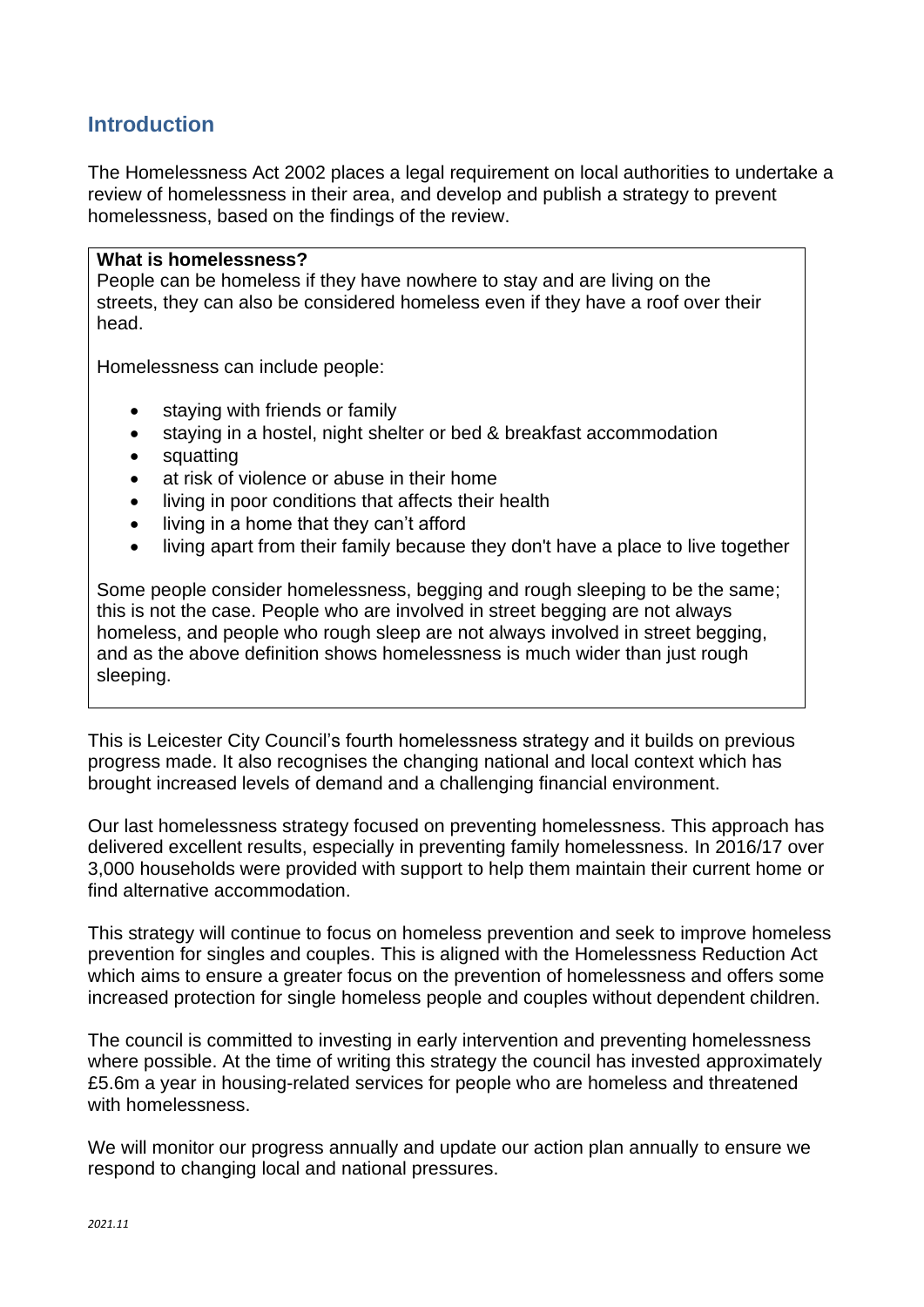We are committed to working with Leicester's strong voluntary and community sector to reduce homelessness and to provide the best possible support for those affected by homelessness.

We are also committed to the Armed Forces Covenant, which LCC re-signed on 23rd June 2018, and is set to become law in 2022. We are patinate about removing disadvantages to armed service personnel, past and present, to ensure that they get the same treatment and access to services as the civilian community.

## **Context and challenges**

The homelessness review was carried out in 2017 and included collecting data and evidence and consulting with local people and those involved in delivering services for homeless people or those at risk of homelessness.

Key points:

## • **Increasing numbers of households seeking assistance**

Since 2014/15 there has been a year on year increase in the number of households approaching the council for assistance when they are homeless or at risk of homelessness. We expect to see increasing demand for housing and homelessness advice and requests for support.

## • **Homelessness preventions have increased**

The council has been able to respond to the increased numbers of households seeking assistance by increasing homelessness preventions (this work is supported / carried out by a range of internal services and external providers as well as housing options). The Homelessness Reduction Act will strengthen advice and assistance options for the single homeless. This will place additional burdens on services that are already under significant pressure due to the increase in presentations for advice and assistance.

## • **Level of / awareness / access to support or information could be improved**

There is little homelessness prevention advice and information available online via the council's website. There also needs to be other access points for those who find it difficult to access services. When individuals are not able to access council funded services (e.g. because they have no local connection, have no recourse to public funds or have previously been excluded from accessing services) relevant information and advice should always be provided. We will work with partner organisations to improve advice and support available.

#### • **Rental and home ownership affordability is an increasing issue**

Renting in the private rented sector and home ownership is already unaffordable for many households in Leicester. The overall rate of new housing provision, including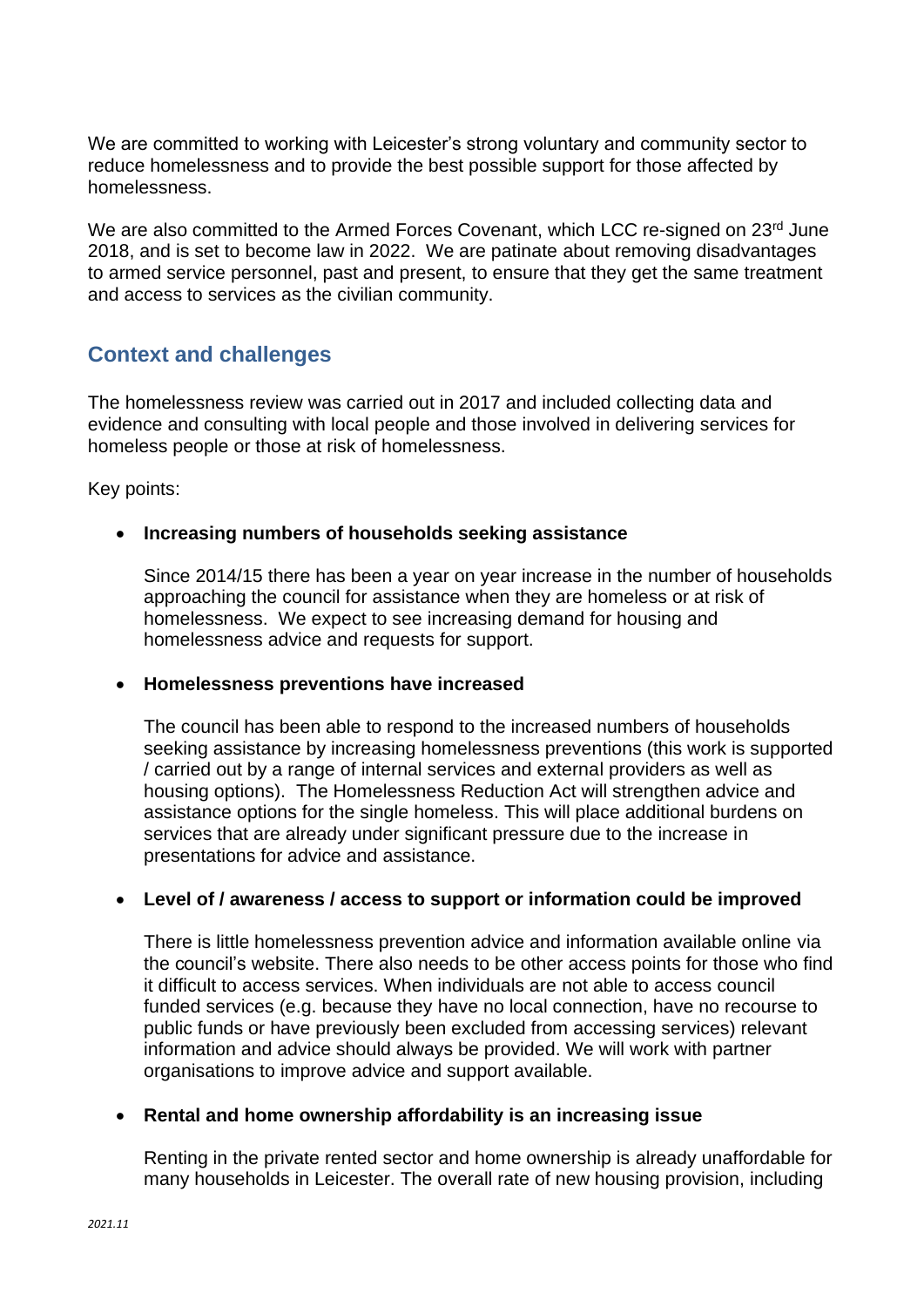affordable housing provision, is not keeping pace with household growth and is failing to reduce housing market pressures. Local housing allowance rates are set to be frozen at 2015 rates until 2020/21. This and other welfare reforms and increases in the cost of living have, and continue to impact on individuals' ability to sustain a home. We expect these pressures to generate rising demand for housing advice, support and homelessness services in the years to come.

#### • **Rising levels of rough sleeping**

Like figures nationally, Leicester has seen an increase in rough sleeping. This is a concerning trend. The council's outreach team will try and assist all rough sleepers. There are some that don't wish to access services or have no recourse to public funds. We will review our approach and see if there are alternative offers of support that could be provided. We and other partners in the city want to understand the full nature of rough sleeping so appropriate responses can be taken. Several organisations, along with the council, are championing an approach at ending street homelessness in the city.

#### • **Continuing repeat homelessness of singles & couples**

Homelessness is not just a housing issue. Many homeless people have complex needs which require a multi-disciplinary approach. We will continue to work with others and seek to forge strong working relationships with a range of services / organisations. Breaking the cycle of homelessness is difficult, however by providing joined –up responses and access to support some progress has been made to reducing repeat homelessness. However, there are still a significant number of singles that access temporary accommodation who have previously been in temporary accommodation before. We want to ensure that people who are placed in temporary accommodation get the support needed so they can achieve a positive move-on.

#### • **Continuing financial pressures / uncertain economic circumstances**

Economic growth has been slow, and forecasts suggest uncertainty in the coming years, particularly affected by the decision to leave the European Union. Households on benefits have also been affected by welfare reforms. These have and will continue to have an impact and are a significant risk to the continued success of the prevention of homelessness. Council services are also affected by financial cuts, including housing, which delivers homelessness services. As a result, it is important that we target services where they are most needed, and that homelessness is prevented wherever possible. There are proposals for a new model for funding supported housing from 2019. These are being consulted upon and we are waiting for full proposals. The current proposals are a risk for the future viability of supported housing schemes.

#### • **Lack of settled affordable accommodation available**

There is more demand for social housing however there are fewer lettings; therefore, people are waiting longer for a property and some may never be offered accommodation. The lack of settled affordable accommodation available can mean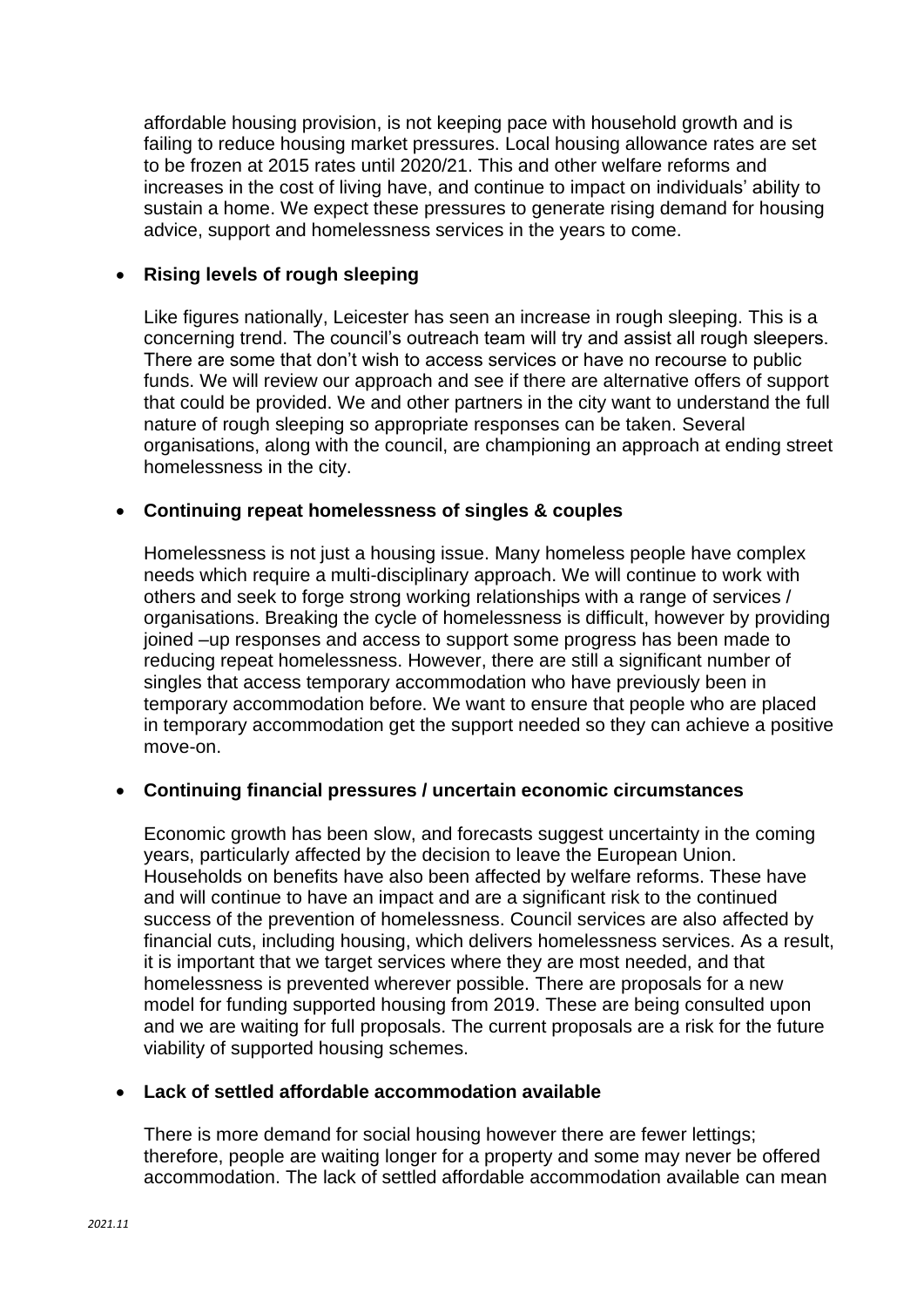households are placed in temporary accommodation whilst waiting for suitable settled accommodation to be found. To address the numbers of people in temporary accommodation we have to ensure there is a suitable supply of settled accommodation. We have been working with the private rented sector; however, this is becoming increasingly more difficult as rents have increased above local housing allowance rates. We have also adopted the Housing First model (supporting homeless people with high needs of entrenched or repeat homeless to live in their own homes) where 'secure housing is viewed as a stable platform from which other issues can be addressed.'

# **Our Goals**

This strategy will continue to focus on preventing homelessness and breaking the cycle of homelessness. Our strategic aims are:

- **1. Anyone at risk of homelessness is aware of and has access to the services they may need to prevent it.**
- **2. Provide suitable accommodation and support options for people who are, or who may become homeless.**
- **3. Reduce rates of repeat homelessness amongst single people.**
- **4. Work towards ending rough sleeping in Leicester by 2020.**

Homelessness is complex and is affected by national and local circumstances however this does not prevent us from striving to achieve these goals.

The actions we and our partners will take to help deliver these aims are set out in the action plan for this strategy.

## **Governance of the strategy**

The strategy and action plan will be monitored and reviewed annually. A report will be prepared for Housing Scrutiny Commission and actions and performance will be monitored by the Homelessness Reference Group (HRG).

Progress will be monitored by 7 key indicators. These are:

| <b>Indicator</b>                                                                                                           | 2016/17<br><b>Outturn</b> |
|----------------------------------------------------------------------------------------------------------------------------|---------------------------|
| Total number of households approaching housing options for assistance<br>when they are homeless or at risk of homelessness | 3,739                     |
| % of households prevented from becoming homeless after seeking help at<br>housing options                                  | 89.7%                     |
| Total requests for assistance:                                                                                             |                           |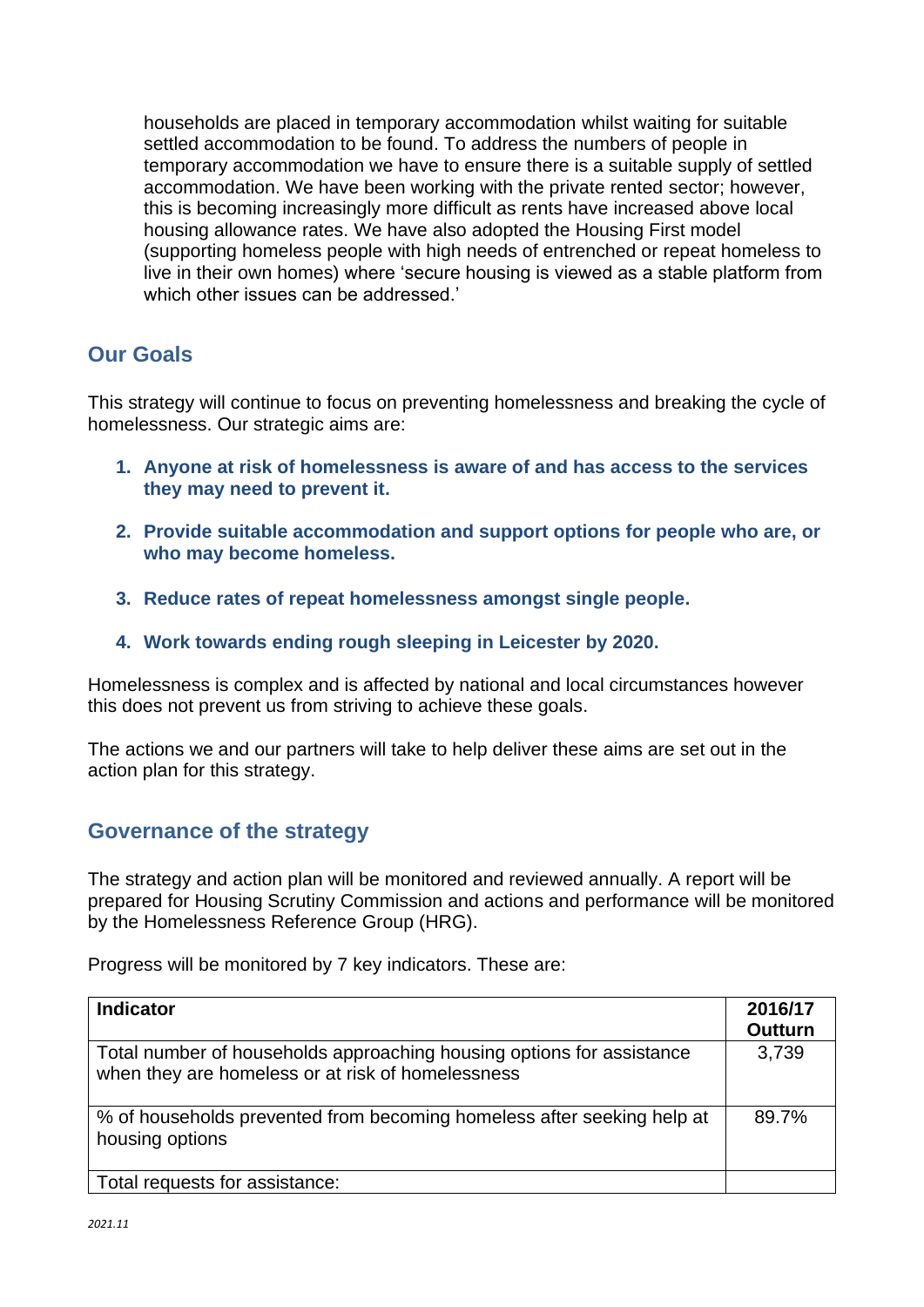| % were someone was placed in temporary accommodation                                                                                                                                             | 48%   |
|--------------------------------------------------------------------------------------------------------------------------------------------------------------------------------------------------|-------|
| % not placed in temporary accommodation because there was no vacancy:                                                                                                                            | 33%   |
| Unique individuals identified by the outreach team (from the Outreach<br>Team's snapshot, which is all rough sleepers witnessed sleeping rough<br>between 6am and 8am every Friday morning only) | 198   |
| % of unique individuals who have entered commissioned homeless<br>accommodation two or more times within the last two years                                                                      | 43%   |
| % of households achieving independent living following a stay in LCC<br>commissioned temporary accommodation:                                                                                    |       |
| <b>Families</b>                                                                                                                                                                                  | 91.9% |
| Singles & couples                                                                                                                                                                                | 63.3% |
| <b>Offenders</b>                                                                                                                                                                                 | 73.4% |
| Young people                                                                                                                                                                                     | 75.7% |
| % of households supported by LCC commissioned floating support<br>services to establish and maintain independent living                                                                          | 96.4% |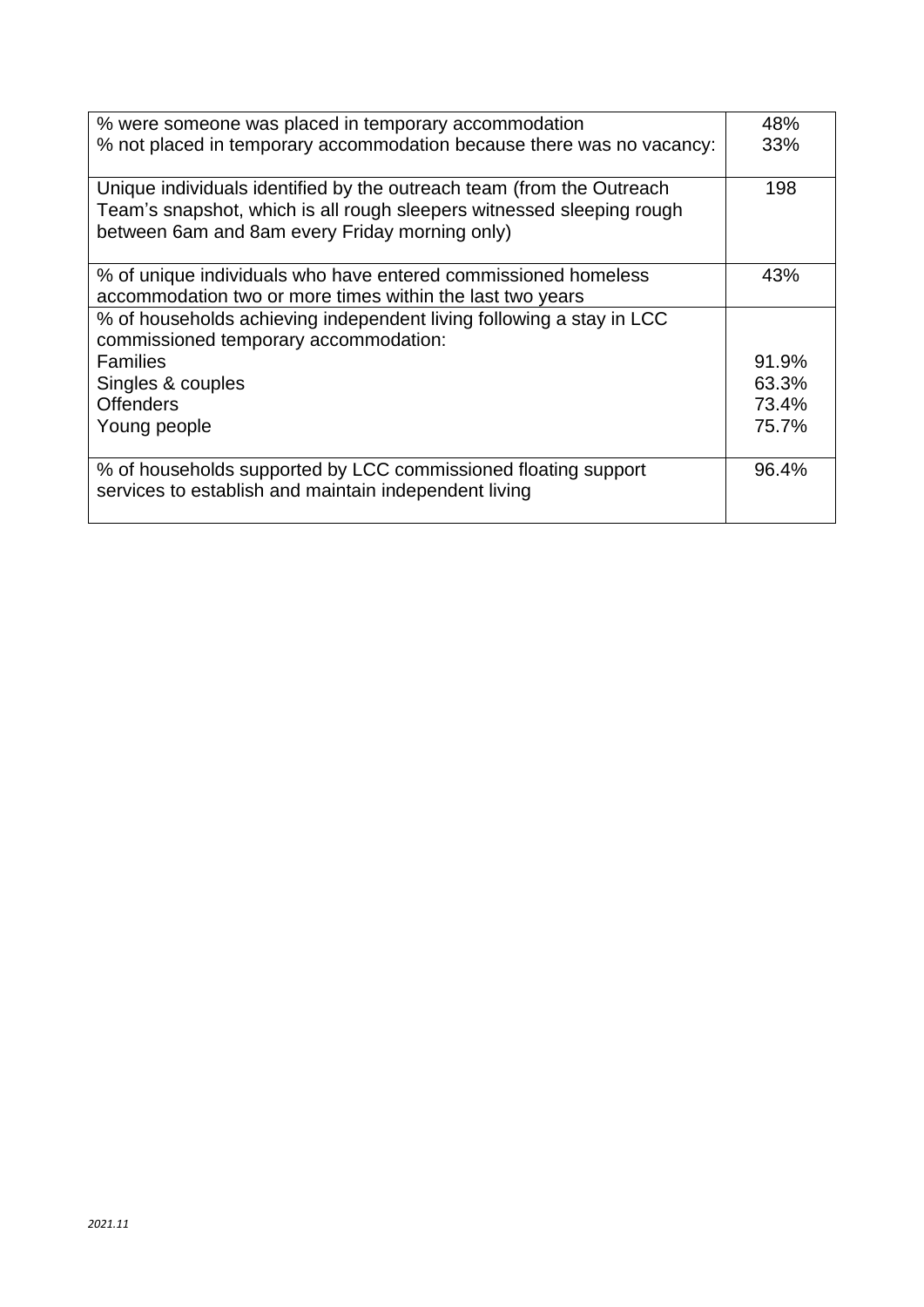# **Action Plan – reviewed 2021**

| Ref | Action                                                                                                                                                                                                                                 | <b>Target / Outcome</b>                                                                                                                                                                                                                                                                                   | Lead                                                                                                                                                                  | <b>Progress</b>                                                                                                                                                                                                                                                                          |
|-----|----------------------------------------------------------------------------------------------------------------------------------------------------------------------------------------------------------------------------------------|-----------------------------------------------------------------------------------------------------------------------------------------------------------------------------------------------------------------------------------------------------------------------------------------------------------|-----------------------------------------------------------------------------------------------------------------------------------------------------------------------|------------------------------------------------------------------------------------------------------------------------------------------------------------------------------------------------------------------------------------------------------------------------------------------|
| 1.1 | Deliver the Homelessness Prevention<br>Trailblazer project with Leicester,<br>Leicestershire & Rutland                                                                                                                                 | Development of homelessness prevention app<br>Introduce one-to-one support service for individuals<br>requiring more support to prevent homelessness<br>Improve awareness and referral routes of<br>homelessness advice<br>Consider opportunities for developing shared housing<br>options for under 35's | LCC - Head of Service<br>Homelessness, Prevention & Support                                                                                                           | MyHome housing advice app<br>available<br>Homelessness prevention<br>floating support services<br>available<br>Improved customer access to<br>housing options service                                                                                                                    |
| 1.2 | Implement the Homelessness Reduction Act                                                                                                                                                                                               | Increased focus on prevention and increased<br>protection for singles and couples                                                                                                                                                                                                                         | LCC - Head of Service,<br>Homelessness Prevention & Support                                                                                                           | Homelessness Reduction Act<br>implemented and personalised<br>housing plans in place                                                                                                                                                                                                     |
| 1.3 | Work with the Think Family programme to<br>identify households at risk of becoming<br>homeless and advise which services could<br>help support the household in sustaining their<br>tenancy                                            | Increase early homelessness preventative work to<br>reduce crisis presentations                                                                                                                                                                                                                           | LCC - Head of Service,<br>Homelessness Prevention & Support<br>LCC - Head of Service Early Help                                                                       | <b>Homelessness Reduction Act</b><br>implemented.<br>MyHome housing advice app<br>available for early-prevention<br>self-help and referral into<br>service.<br>Planned development of Call<br>Before You Serve offer to<br>significantly improve early<br>intervention in PRS Evictions. |
| 1.4 | Improve advice / signposting / information<br>available online                                                                                                                                                                         | Improve information available about homelessness<br>services available across the city                                                                                                                                                                                                                    | LCC - Head of Service<br>Homelessness, Prevention Support<br>LCC - Head of Revenues & Customer<br>Support                                                             | Improved customer access to<br>housing options service and<br>personalised housing plans in<br>place. Recruitment of<br>additional Homelessness<br>Prevention Officers.                                                                                                                  |
| 1.5 | Consider opportunities for partnership<br>working e.g. with Leicester prisons through<br>the gate team and a specialist housing<br>prevention officer working with Community<br>Rehabilitation Company & National Probation<br>Service | Improve homelessness prevention for offenders<br>including people on remand<br>Procedure with Leicester prison for providing advice<br>for offenders soon to be released from prison / to take<br>homeless declarations, if required, before day of<br>release                                            | LCC - Head of Service<br>Homelessness, Prevention & Support<br>Governor Leicester Prison<br>DLNR Housing & Welfare Manager<br><b>Head of Probation Leicestershire</b> | Prison Release Protocol in<br>place, with agreed pathways<br>via Duty to Refer.                                                                                                                                                                                                          |
| 1.6 | Targeting discretionary housing payments to<br>prevent homelessness                                                                                                                                                                    | Procedures / programme in place that ensure DHP's<br>are made in cases where this will prevent<br>homelessness                                                                                                                                                                                            | LCC - Head of Service<br>Homelessness, Prevention Support<br>LCC - Head of Revenues & Customer<br>Support                                                             | Changes made to Leicester's<br>DHP policy to ensure there is<br>explicit protection for<br>vulnerable tenants placed<br>under our homelessness duty<br>to be provided with rent<br>deposits, rent-in-advance and                                                                         |

#### **Strategic aim 1**: **Anyone at risk of homelessness is aware of and has access to the services they may need to prevent it**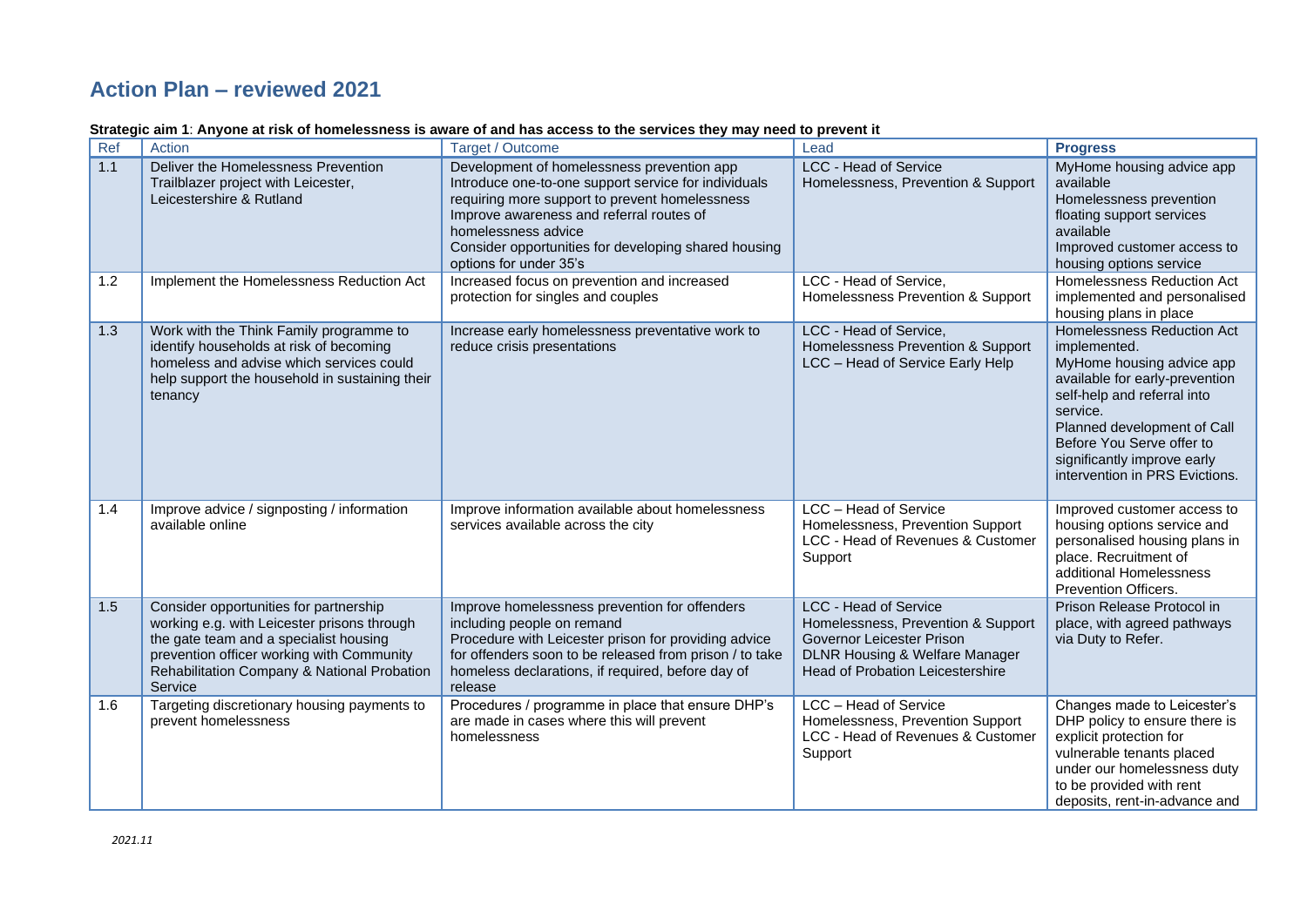|      |                                                                                                                                                                                                                     |                                                                                                                                                                                                                              |                                                                                                           | top-up payments where<br>required to sustain tenancies                                                                                                                                                                           |
|------|---------------------------------------------------------------------------------------------------------------------------------------------------------------------------------------------------------------------|------------------------------------------------------------------------------------------------------------------------------------------------------------------------------------------------------------------------------|-----------------------------------------------------------------------------------------------------------|----------------------------------------------------------------------------------------------------------------------------------------------------------------------------------------------------------------------------------|
| 1.7  | Work with private rented sector (PRS)<br>landlords to reduce barriers to letting to<br>tenants on benefits / offer tenancies of more<br>than 6mths and develop targeted<br>communications package for PRS landlords | Promote positive impact private landlords can have<br>and how what they do can impact on homelessness                                                                                                                        | LCC - Head of Service<br>Homelessness, Prevention Support                                                 | <b>New PRS Incentive Schemes</b><br>developed, launched, and<br>marketed via targeted comms<br>package.                                                                                                                          |
| 1.8  | Improve interactions with Leicester City<br>Council tenants when they are starting and<br>ending their tenancy                                                                                                      | Explore pre-tenancy assessments to identify<br>vulnerable tenants and assess individual housing and<br>support needs<br>Provide appropriate advice and guidance and early<br>housing options advice when tenants give notice | LCC - Head of Service<br>Homelessness, Prevention Support<br>LCC - Head of Service Districts              | Sensitive Let Procedure in<br>place to ensure that lets to<br>vulnerable persons are<br>sustainable, and support is put<br>in place where required.                                                                              |
| 1.9  | Ensure ongoing availability of budgeting<br>support before and after full implementation<br>of universal credit                                                                                                     | Support is available to tenants receiving universal<br>credit to manage monthly payments and not fall into<br>rent arrears                                                                                                   | LCC - Head of Service<br>Homelessness, Prevention Support<br>LCC - Head of Revenues & Customer<br>Support | Roll-out of the Universal<br><b>Credit Full Digital Service</b><br>began in Leicester June 2018.<br>Budgeting support available<br>from a range of advice<br>agencies in Leicester.                                              |
| 1.10 | Review triage service for those seeking<br>housing advice against best practice                                                                                                                                     | Increased satisfaction of services users with housing<br>advice availability and ease of access                                                                                                                              | LCC - Head of Service<br>Homelessness, Prevention Support<br>LCC - Head of Revenues & Customer<br>Support | Access to housing options<br>services has been improved.<br>All homeless households<br>speak to Homeless Prevention<br>Officer directly on presentation<br>and everybody is offered a<br>face-to-face or telephone<br>interview. |
| 1.11 | Extend housing options surgeries at the<br>Dawn centre so these are available 5 days a<br>week                                                                                                                      | Ensure entrenched homeless people and those<br>leading chaotic lives can access services                                                                                                                                     | LCC - Head of Service<br>Homelessness, Prevention Support                                                 | Surgeries implement in 2018<br>but under review as a result of<br>the 2020 Pandemic.                                                                                                                                             |
| 1.12 | Distribute links to classroom resources<br>available regarding housing / homelessness<br>to secondary schools / pupil referral units in<br>Leicester                                                                | Raise young people's awareness of the causes of<br>homelessness; raise awareness of the causes of<br>homelessness and recognise the circumstances that<br>can lead to homelessness and where to get help<br>before a crisis  | LCC - Head of Service<br>Homelessness, Prevention Support<br>LCC - Head of Service Raising<br>Achievement |                                                                                                                                                                                                                                  |
| 1.13 | Consider specialist housing prevention<br>officer/s working with social care & health,<br>domestic violence and children's services<br>cases                                                                        | Improve joint working between services<br>Benefits achieved with partnership work with hospitals<br>achieved with other services                                                                                             | LCC - Head of Service<br>Homelessness, Prevention Support                                                 |                                                                                                                                                                                                                                  |
| 1.14 | Review existing procedures to ensure, where<br>appropriate, referrals are made to<br>commissioned floating support services                                                                                         | More referrals / raised awareness of commissioned<br>floating support services to aid the prevention of<br>homelessness                                                                                                      | LCC - Head of Service<br>Homelessness, Prevention & Support                                               | Review complete and referral<br>processes in place.                                                                                                                                                                              |

#### **Strategic aim 2: Provide suitable accommodation and support options for people who are, or who may become homeless.**

| <b>Progress</b><br>Lear<br>ard<br><b>Ref</b><br><b>Action</b><br>Outcome |  |
|--------------------------------------------------------------------------|--|
|--------------------------------------------------------------------------|--|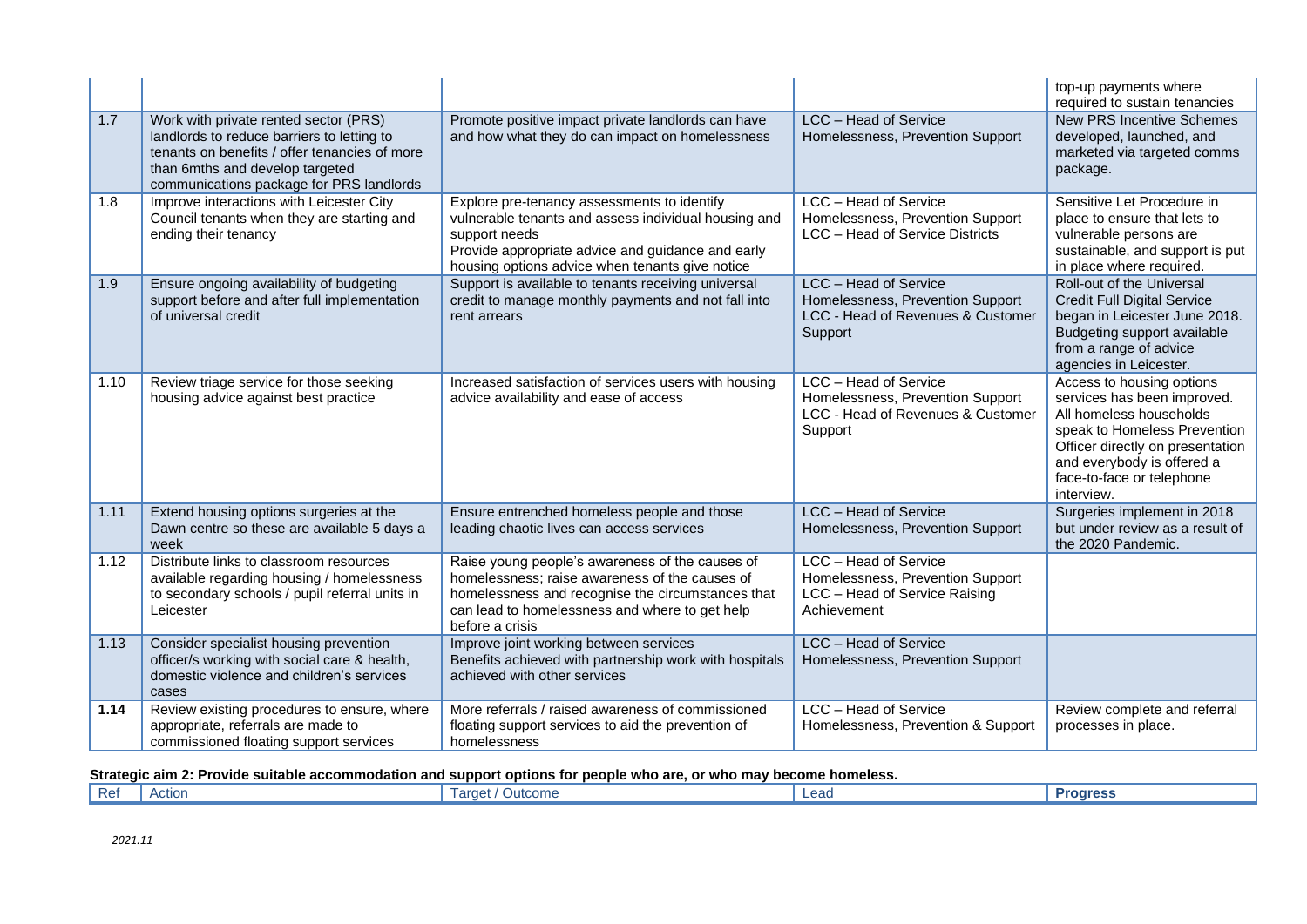| 2.1 | Increase the supply of affordable housing and<br>maximise the use of existing housing stock<br>Impact on the delivery of housing in Leicester                                                                  | 163 completions of new affordable homes (123 for<br>social/affordable rent, 1 for immediate rent and 39<br>shared ownership<br>Work with partners, private finance companies and<br>subsidiary housing company linked to the council                                                                   | LCC - Head of Service Capital<br>Investment                                                                                         | Housing Leicester Ltd has<br>been set up as Leicester's<br>housing company to deliver<br>affordable housing, private<br>rented properties and houses<br>for sale. Phase 1 sites<br>identified to deliver new<br>affordable rent homes. Phase<br>2 aims to deliver in excess of<br>300 new houses during<br>2019/20 and 2020/21                            |
|-----|----------------------------------------------------------------------------------------------------------------------------------------------------------------------------------------------------------------|--------------------------------------------------------------------------------------------------------------------------------------------------------------------------------------------------------------------------------------------------------------------------------------------------------|-------------------------------------------------------------------------------------------------------------------------------------|-----------------------------------------------------------------------------------------------------------------------------------------------------------------------------------------------------------------------------------------------------------------------------------------------------------------------------------------------------------|
| 2.2 | Review existing housing related support<br>services and homeless day centres ensuring<br>it meet anticipated demand and the holistic<br>needs of service users                                                 | Meet anticipated demand and the holistic needs of<br>service users                                                                                                                                                                                                                                     | LCC - Head of Service<br>Homelessness, Prevention & Support                                                                         | New housing related support<br>services have been procured<br>for offenders and are in place.<br>Review of Day Services<br>planned for 2021/2022.                                                                                                                                                                                                         |
| 2.3 | Monitor the impact of the closure of Leicester<br>City Council supported and shared<br>accommodation                                                                                                           | Minimise move-on barriers / improve pathways of<br>support                                                                                                                                                                                                                                             | LCC - Head of Service<br>Homelessness, Prevention & Support                                                                         | Continued monitoring.                                                                                                                                                                                                                                                                                                                                     |
| 2.4 | Work and support housing providers to<br>deliver new and needed types of interim or<br>more permanent models of accommodation,<br>including using targeted right-to-buy funding                                | Increase accommodation options and available<br>accommodation for those at risk of homelessness or<br>homeless                                                                                                                                                                                         | LCC - Head of Service<br>Homelessness, Prevention & Support                                                                         | Considerable work to expand<br>the range of single-person<br>interim and temporary<br>accommodation options with<br>Partners.<br>Work underway to develop a<br>'Homes not Hostels' approach<br>of interim and temporary<br>accommodation of family units,<br>to reduce the human and<br>educational impact of<br>homelessness, especially on<br>children. |
| 2.5 | Develop referral routes with Job Centres                                                                                                                                                                       | Co-located advice point/s (Housing Options & Job<br>Centres)<br>Dedicated DWP homelessness officer / work coaches<br>Improved coordination regarding individuals who have<br>been granted leave to remain<br>LCC tenants at risk of eviction due to non-payment of<br>rent receive home visit from DWP | <b>DWP - District Manager</b><br>Leicestershire and Northamptonshire<br>LCC - Head of Service<br>Homelessness, Prevention & Support | Partnership working with the<br>Job Centres in place with Duty<br>to Refer pathway.<br>Partnerships established with<br>St Mungo's and BEAM to<br>establish employment and<br>training support and coaching,<br>working out of the Dawn<br>Centre primarily.                                                                                              |
| 2.6 | Review initiative to provide housing for<br>individuals & families with no support needs<br>to ensure alternatives available rather than be<br>placed in accommodation which offers<br>housing-related support | Minimise the use of temporary accommodation for<br>families with no support needs                                                                                                                                                                                                                      | LCC - Head of Service<br>Homelessness, Prevention & Support                                                                         | Work underway to develop a<br>'Homes not Hostels' approach<br>of interim and temporary<br>accommodation of family units,<br>to reduce the human and                                                                                                                                                                                                       |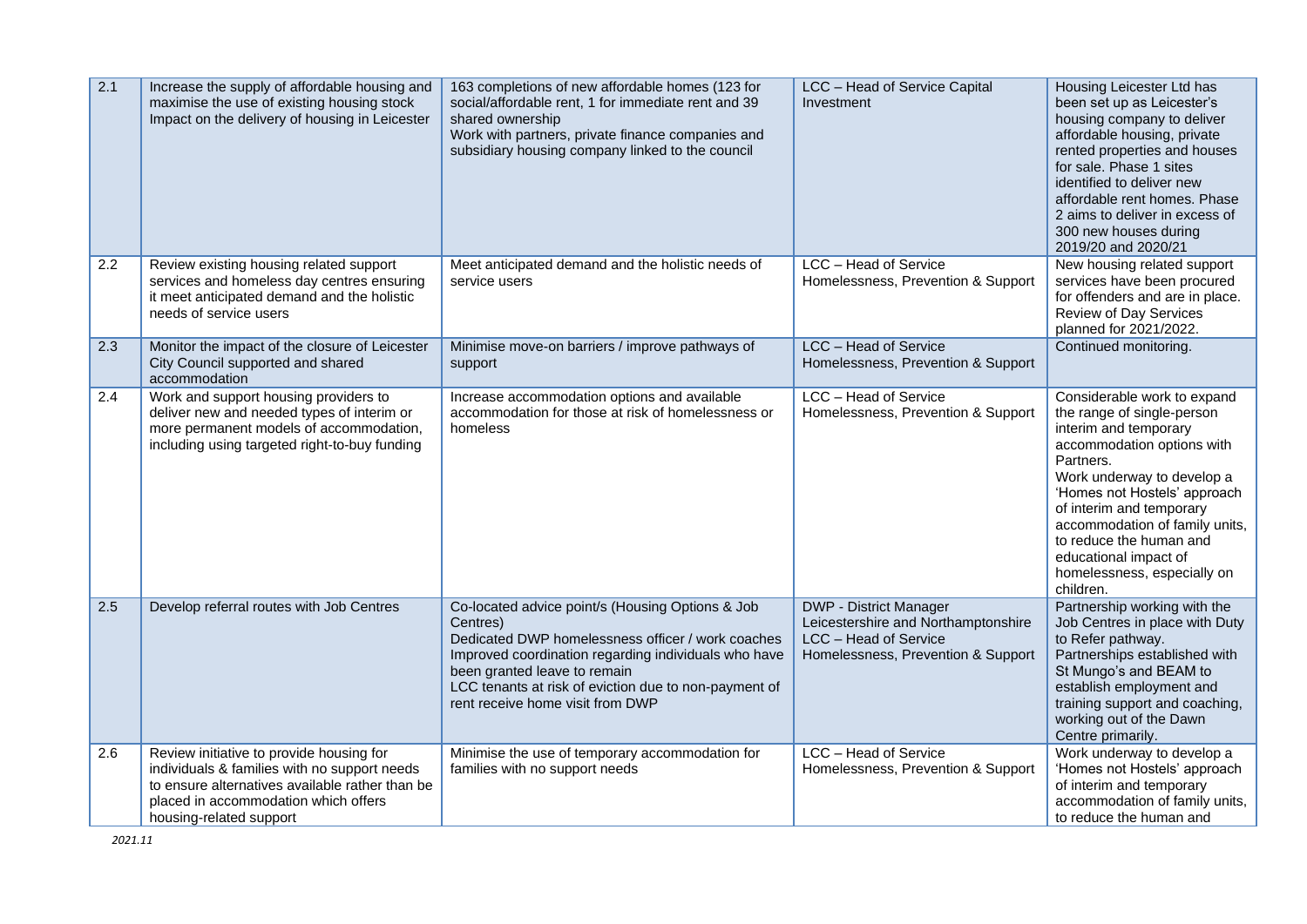|      |                                                                                                                                                                              |                                                                                                                                                                                                                                                                                                                               |                                                                                                                                                                          | educational impact of<br>homelessness, especially on<br>children.<br>Accommodation established<br>through partnership working<br>with Action Homeless and<br>others for singles who are<br>accommodation-ready. |
|------|------------------------------------------------------------------------------------------------------------------------------------------------------------------------------|-------------------------------------------------------------------------------------------------------------------------------------------------------------------------------------------------------------------------------------------------------------------------------------------------------------------------------|--------------------------------------------------------------------------------------------------------------------------------------------------------------------------|-----------------------------------------------------------------------------------------------------------------------------------------------------------------------------------------------------------------|
| 2.7  | Review the multiple service user project to<br>identify any lessons learnt and adopt any<br>positive practice                                                                | Identify possible interventions / joint working<br>opportunities to prevent homelessness                                                                                                                                                                                                                                      | LCC - Head of Service<br>Homelessness, Prevention & Support                                                                                                              |                                                                                                                                                                                                                 |
| 2.8  | Adopt a commitment to prevent homeless<br>which has buy-in across all local authority<br>services including the police, criminal justice<br>agencies and health services     | Ensure all partners engage where multi-agency work<br>is required<br>Look for opportunities to increase joint commissioning<br>that considers the needs of people using<br>homelessness services                                                                                                                              | LCC - City Mayor & Assistant City<br>Mayor Housing                                                                                                                       | Leicester's Homelessness<br><b>Charter launched October</b><br>2018.                                                                                                                                            |
| 2.9  | Work with Homeless Reference Group<br>members to identify 'activities' provided and<br>consider opportunities to make these<br>available across service providers / agencies | Increase opportunities and range of activities<br>available<br>Reduce isolation and social exclusion                                                                                                                                                                                                                          | LCC - Head of Service<br>Homelessness, Prevention & Support                                                                                                              |                                                                                                                                                                                                                 |
| 2.10 | Review eligibility / prioritisation criteria for<br>housing related support (temporary<br>accommodation & floating support services)                                         | To ensure they are available for those who most<br>require them, and at a time that these services are<br>needed                                                                                                                                                                                                              | LCC - Head of Service<br>Homelessness, Prevention & Support<br>LCC - Head of Service Districts                                                                           | An amended eligibility criteria<br>for temporary accommodation<br>is developed, and planned to<br>be embedded in 2022.                                                                                          |
| 2.11 | Review referral and placement arrangements<br>for specialist housing related support for<br>offenders                                                                        | Ensure we prioritise higher need clients (from housing<br>and offending perspective)<br>Identify appropriate and relevant pathways for all<br>services for homeless offenders                                                                                                                                                 | LCC - Head of Service<br>Homelessness, Prevention & Support<br><b>DLNR Housing &amp; Welfare Manager</b><br><b>Head of Probation Leicestershire</b>                      | Joint working with probation<br>services. New housing related<br>support services have been<br>procured for offenders and are<br>in place.                                                                      |
| 2.12 | Work with accommodation providers to<br>understand the variation in length of stay and<br>any barriers for move-on                                                           | Good practice shared between providers and barriers<br>to move-on reduced                                                                                                                                                                                                                                                     | LCC - Head of Service<br>Homelessness, Prevention & Support                                                                                                              | <b>Contract Management and</b><br><b>Quality Assurance Processes</b><br>set up via workbook<br>monitoring, regular meetings.                                                                                    |
| 2.13 | Develop a more robust regional local<br>authority approach to those positively exiting<br>temporary asylum accommodation                                                     | Reduce crisis homelessness when people are<br>granted leave to remain and leave asylum support<br>service accommodation                                                                                                                                                                                                       | LCC - Head of Service<br>Homelessness, Prevention & Support                                                                                                              | Partnership working in place<br>with Home Office and<br>commissioned provider<br>SERCO. Referral processes<br>in place for early notification of<br>those requiring services.a                                  |
| 2.14 | Review joint working arrangements with<br>primary care, mental health services,<br>including substance misuse services                                                       | Notifications / referrals in place between services and<br>reduce health inequalities of homeless people<br>The needs of homeless people are considered when<br>commissioning new services<br>Integrated primary care, mental health and housing<br>services for homeless people and those transitioning<br>from homelessness | LCC - Head of Service<br>Homelessness, Prevention & Support<br>Leicestershire Partnership NHS Trust<br>LCC - Head of ASC Commissioning<br>LCC- Director of Public Health | Worked with ASC to agree<br>signposting / referral routes<br>between homelessness and<br>substance use services<br>Public Health leading on a<br>Psychologically Informed<br>Environments (PIE) project to      |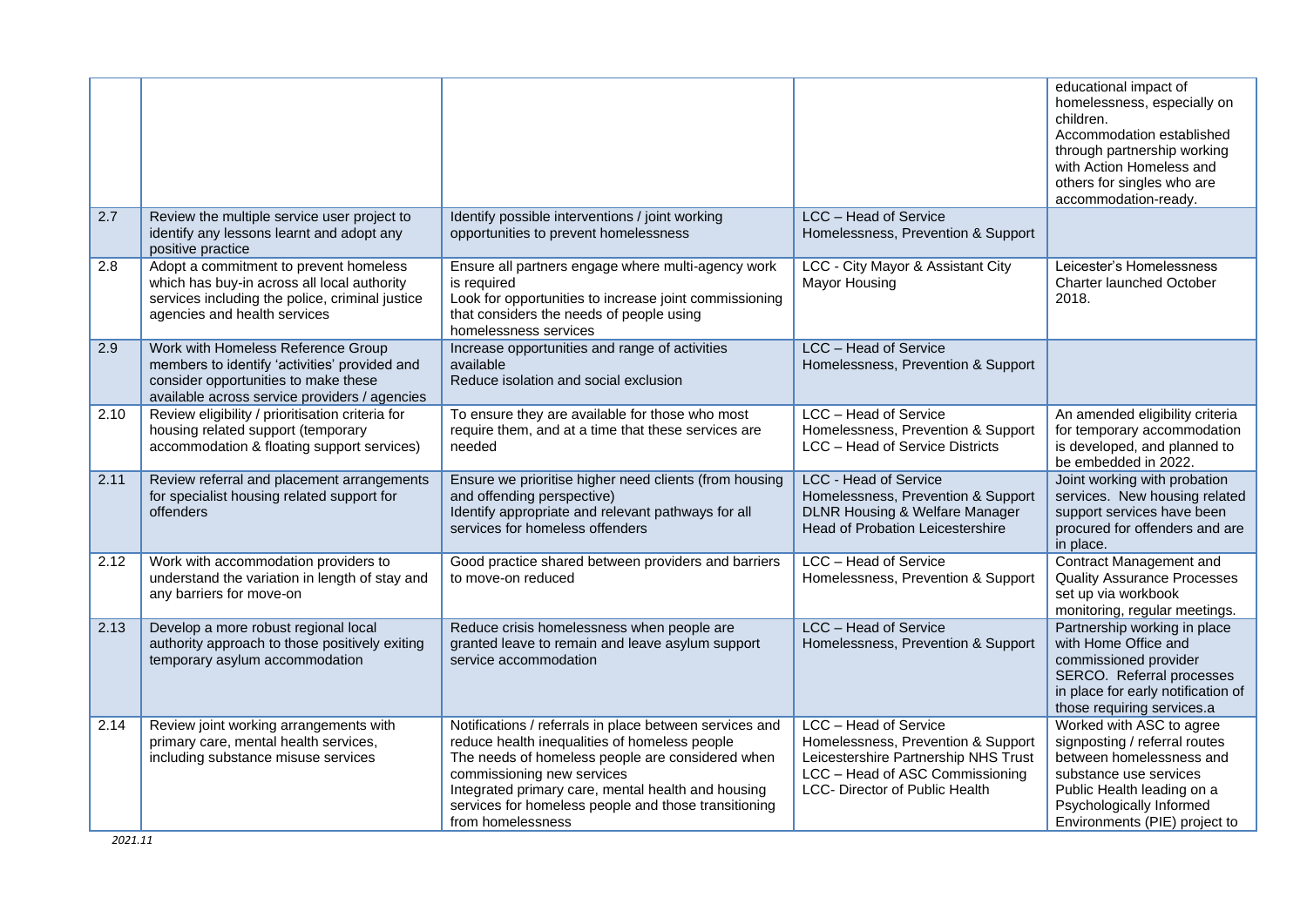|  |  | look at meeting the needs of   |
|--|--|--------------------------------|
|  |  | individuals who are homeless   |
|  |  | but have complex / multiple    |
|  |  | needs.                         |
|  |  | 'No5' opened in May 2018       |
|  |  | commissioned by the Council    |
|  |  | and the police and crime       |
|  |  | commissioner the Recovery      |
|  |  | Hub offers a safe space for    |
|  |  | street drinkers and others in  |
|  |  | need of additional support.    |
|  |  | Continued joint-working with   |
|  |  | Public Health planning in 2022 |
|  |  | onwards to implement the       |
|  |  | Rough Sleeper Drug & Alcohol   |
|  |  | Phase 2 programme.             |

#### **Strategic aim 3: Reduce rates of repeat homelessness amongst single people**

| Ref | onalogio anni ol ricuuoc ralos or repoal nomeicssiicss amongsi singic poopic<br>Action                                                                                                   | Target / Outcome                                                             | Lead                                                        | <b>Progress</b>                                                                                                                                                                                                        |
|-----|------------------------------------------------------------------------------------------------------------------------------------------------------------------------------------------|------------------------------------------------------------------------------|-------------------------------------------------------------|------------------------------------------------------------------------------------------------------------------------------------------------------------------------------------------------------------------------|
| 3.1 | Review Housing First/Led initiative with<br>Revolving Door clients to see what lessons<br>can be learnt and see whether this approach<br>could be used more widely                       | Increased tenancy sustainment and reduced repeat<br>single homelessness      | LCC - Head of Service<br>Homelessness, Prevention & Support | Reducing numbers on repeat<br>homeless list (31 2016/17 to<br>16 in 2020/2021.<br>Using Housing-Led approach<br>to house vulnerable individuals<br>into LCC accommodation with<br>wrap-around support.                 |
| 3.2 | Ensure transitional support is available when<br>needed for people moving out of temporary<br>accommodation                                                                              | Support available when needed improving tenancy<br>sustainment               | LCC - Head of Service<br>Homelessness, Prevention & Support | Support available when<br>required, with referral<br>processes in place, and<br>timeline to transfer support<br>from Revolving Door Support<br>Workers to STAR Support<br>Workers or commissioned<br>Floating Support. |
| 3.3 | Ensure support plans follow individuals<br>through breaks in service                                                                                                                     | Improved outcomes for clients                                                | LCC - Head of Service<br>Homelessness, Prevention & Support | In place via support transfer<br>from Revolving Door Support<br>Workers to STAR Support<br>Workers or commissioned<br>Floating Support.                                                                                |
| 3.4 | Review good practice of all housing support<br>providers to identify if there are key learning<br>points regarding support required that could<br>be rolled out to all service providers | Reduced future repeat homelessness<br>Good practice shared between providers | LCC - Head of Service<br>Homelessness, Prevention & Support | Continuous review and<br>learning.                                                                                                                                                                                     |
| 3.5 | Review and improve support available to<br>those who have been repeat single homeless<br>entering settled accommodation                                                                  | Increased tenancy sustainment                                                | LCC - Head of Service<br>Homelessness, Prevention & Support | Sensitive Let Procedure in<br>place to ensure that lets to<br>vulnerable persons are                                                                                                                                   |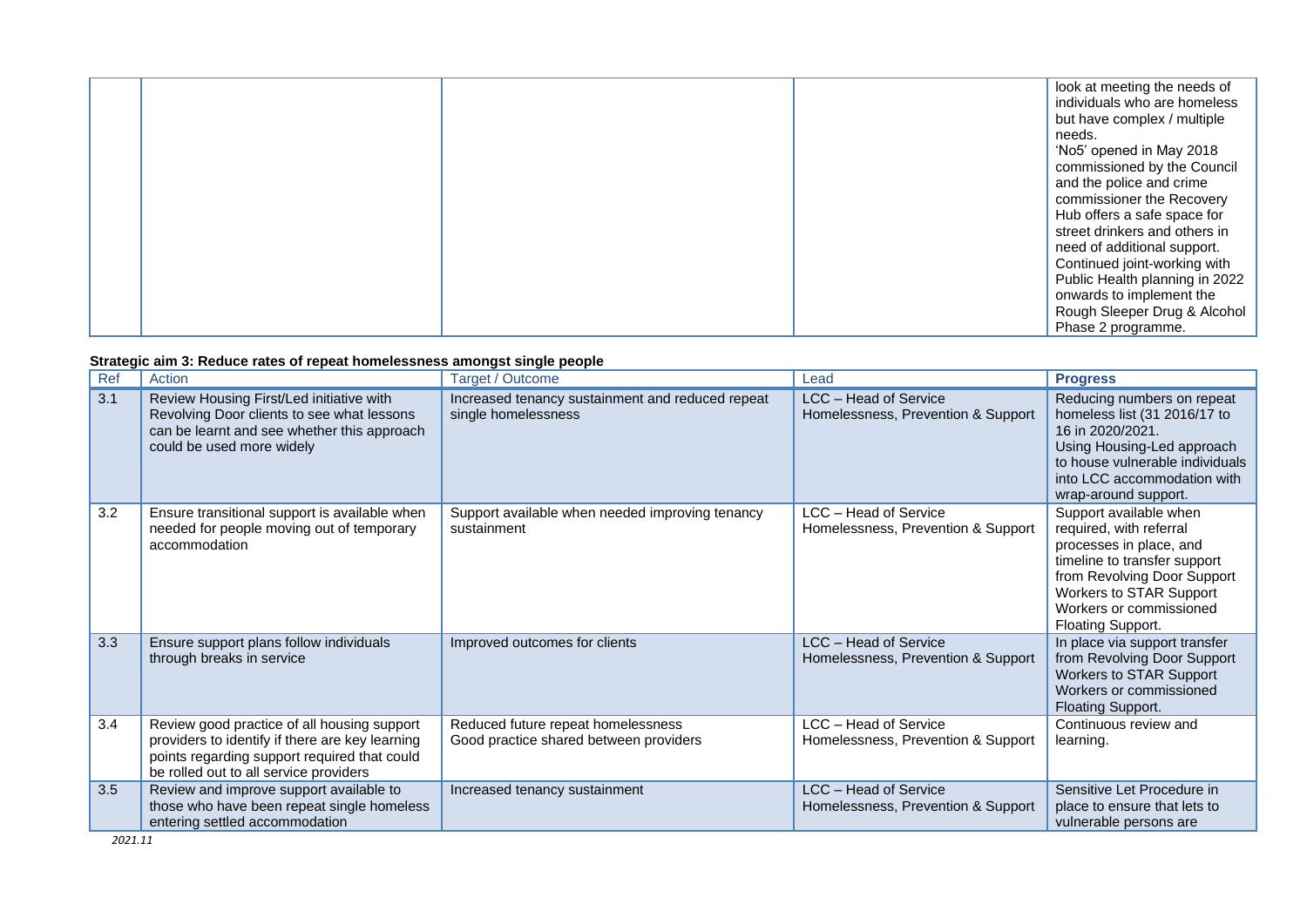|  |  | sustainable, and support is put |
|--|--|---------------------------------|
|  |  | in place where required.        |
|  |  | Continuous review and           |
|  |  | learning.                       |

#### **Strategic aim 4**: **Work towards ending rough sleeping in Leicester by 2020**

| <b>Ref</b> | Action                                                                                                                                                                                                                                                                     | Target / Outcome                                                                                                                                                                                                        | Lead                                                                                                                                                                                                | <b>Progress</b>                                                                                                                                                                                            |
|------------|----------------------------------------------------------------------------------------------------------------------------------------------------------------------------------------------------------------------------------------------------------------------------|-------------------------------------------------------------------------------------------------------------------------------------------------------------------------------------------------------------------------|-----------------------------------------------------------------------------------------------------------------------------------------------------------------------------------------------------|------------------------------------------------------------------------------------------------------------------------------------------------------------------------------------------------------------|
| 4.1        | Conduct a count of rough sleepers in the city                                                                                                                                                                                                                              | A clearer picture of the number of rough sleepers in<br>the city                                                                                                                                                        | LCC - Head of Service<br>Homelessness, Prevention & Support                                                                                                                                         | Annual count undertaken each<br>year. Additional counts<br>undertaken as part of RS<br>initiative as required.<br>Daily Outreach in place.                                                                 |
| 4.2        | Deliver the Rough Sleepers Programme<br>project with Leicester, Leicestershire &<br>Rutland                                                                                                                                                                                | Extended (twilight) outreach service available in the<br>city<br>Implement a rough sleeper monitoring IT system                                                                                                         | LCC - Head of Service<br>Homelessness, Prevention & Support                                                                                                                                         | Project initiatives implemented<br>for length of funding available.                                                                                                                                        |
| 4.3        | Work with Action Homeless and other<br>organisations as part of National commitment<br>to "halve rough sleeping over the course of<br>the parliament and eliminate it altogether by<br>2027                                                                                | Bring local people together to find new solutions to<br>end the cycle of homelessness for those sleeping<br>rough in Leicester                                                                                          | <b>Chief Executive Officer Action</b><br>Homeless                                                                                                                                                   | Work on-going through Rough<br>Sleeping Initiative project and<br>Leicester's Homelessness<br>Charter.                                                                                                     |
| 4.4        | Work in partnership with the police and<br>community safety team to develop an action<br>plan to tackle prolific and regular begging in<br>the city                                                                                                                        | Reduction in begging in the city and rough sleeping                                                                                                                                                                     | Neighbourhood Policing Area<br><b>Commander Central Leicester</b><br>LCC - Head of Community Safety &<br>Safer Leicester Partnership<br>LCC - Head of Service<br>Homelessness, Prevention & Support | On-going work by all partners<br>as part of Leicester's Street<br>Lifestyles Operational Group                                                                                                             |
| 4.6        | Review current procedures / services to<br>ensure support is available for all rough<br>sleepers and consider alterative offers of<br>support to engage all rough sleepers<br>(including those with complex needs and<br>those who have barriers to accessing<br>services) | No new rough sleepers spend a second night rough<br>sleeping and their needs are quickly assessed<br>Individual targeted plans developed for any rough<br>sleeper appearing on the weekly snapshot of rough<br>sleepers | LCC - Head of Service<br>Homelessness, Prevention & Support                                                                                                                                         | Review of current services and<br>alternative offers of support<br>provided through utilising<br>funding available through the<br><b>DLUHC's Rough Sleeping</b><br>Initiative (RSI) programme.             |
| 4.7        | Targeted and focussed communications and<br>initiatives throughout the year to engage the<br>city in ending rough sleeping                                                                                                                                                 | Raise awareness of services available for rough<br>sleepers<br>Clear message that street homelessness in modern<br>Britain is not acceptable                                                                            | LCC - Head of Service<br>Homelessness, Prevention & Support                                                                                                                                         | Worked with communications<br>team to ensure regular update<br>regarding homelessness<br>throughout the year. Work with<br>Leicester's Homelessness<br>Charter to raise awareness of<br>services available |
| 4.8        | Develop an approach for individuals rough<br>sleeping who have no recourse to public<br>funds that provides support with finding a<br>home and employment                                                                                                                  | Individuals with no recourse to public funds are<br>supported so they no longer rough sleep<br>Work with UK Visas and Immigration to support LCCs<br>work with migrant rough sleepers                                   | LCC - Head of Service<br>Homelessness, Prevention & Support                                                                                                                                         | Reviewed 'Routes Home'<br>approach offered in London to<br>identify good practice                                                                                                                          |